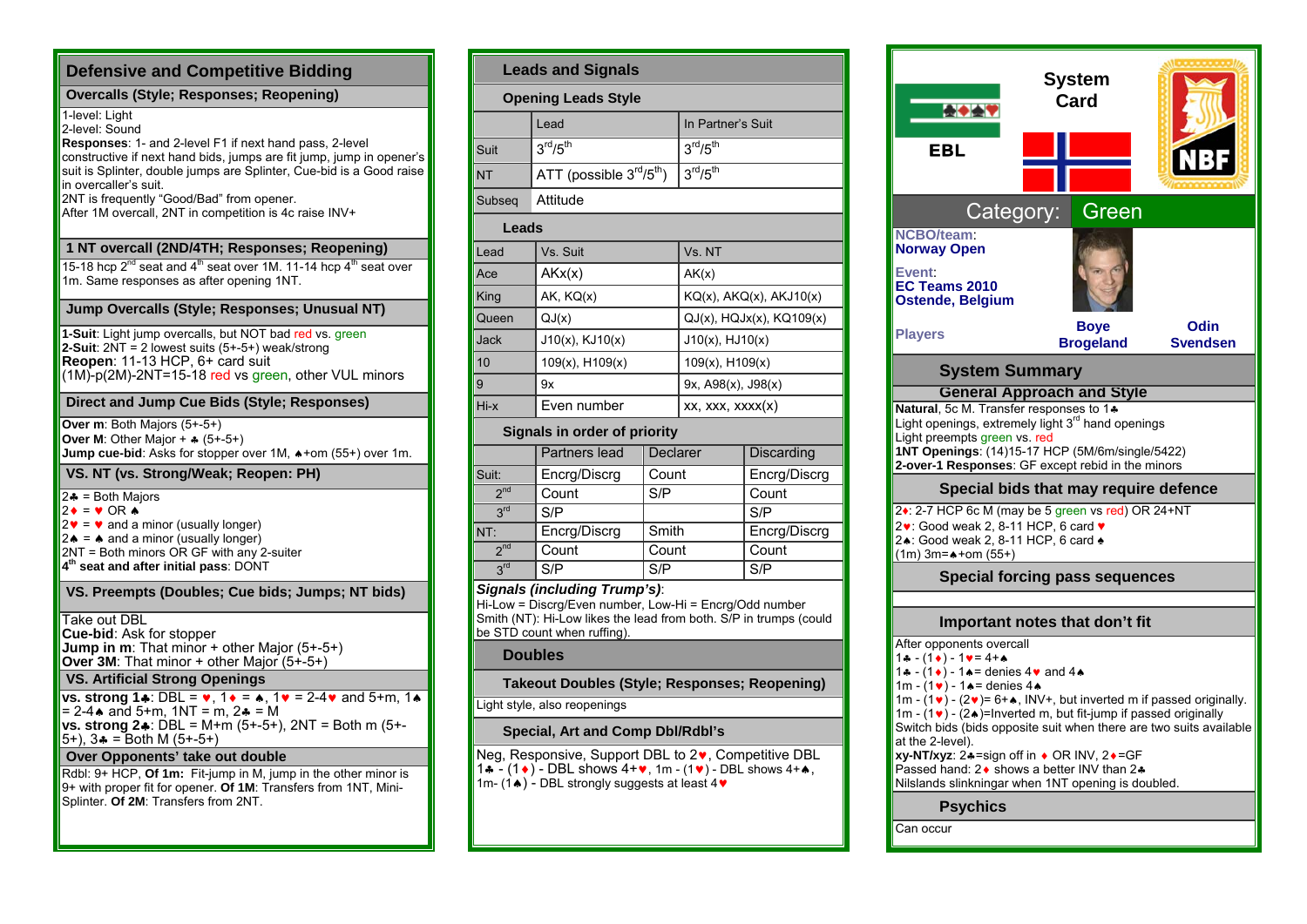| Opening               | Art    | $\ast$<br>Min. | ن<br>Neg.<br>thru | <b>Description</b>                                                                         | <b>Responses</b>                                                                                                                                                                                                                                                                                                          | <b>Subsequent Auction</b>                                                                                                                                                                                                                                                                                     | <b>Passed Hand</b><br><b>Bidding</b>                                                                                                               |
|-----------------------|--------|----------------|-------------------|--------------------------------------------------------------------------------------------|---------------------------------------------------------------------------------------------------------------------------------------------------------------------------------------------------------------------------------------------------------------------------------------------------------------------------|---------------------------------------------------------------------------------------------------------------------------------------------------------------------------------------------------------------------------------------------------------------------------------------------------------------|----------------------------------------------------------------------------------------------------------------------------------------------------|
| $\overline{1}$        |        | $\mathbf{2}$   | $4 \spadesuit$    | 11+ HCP, $2 + 4$<br>May have 2 cards $\clubsuit$ and 4<br>cards $\bullet$                  | $1 \cdot 4 = 4 + \cdots$ , $1 \cdot 4 = 4 + \cdots$ , $1 \cdot 5 = 10$ M/not $10 + hcp$ w/5+ $\cdots$<br>INVERTED m [Note 1], $2 \cdot = 6.9$ w/6(5)-card $\cdot$ , 2M=Good<br>6c GF, 1NT= 11-12, 2NT=13-15 OR 19-20 w/3-3-(3-4), $3* =$<br>PRE NOT INV vs 18-19NT, 3x=void w/5+ $\clubsuit$ , 3NT=16-18, 3-<br>$3-(3-4)$ | Accepts TRF if 3c and not 18-19NT [Note 2].<br>Jumps w/4-card & extra(14+/shape), Reverse<br>[Note 5], 1.4-2.4, 2.4 = GF var. hands, 2M=Nat,<br>GF, 2NT=11-12, 2-3♣, 3♣=11-12, 4+♣, no<br>shortage, 3 • • • = Shortage, 3NT=13-14, 2-3 •<br>1.4-2., 2NT=singleton ask; 3.4=min w/o,<br>3x=single, 3NT=max w/o | TRF at the 1-level<br>$1 - 2 = 6 - 9$ , $5 + 2$<br>$1 - 2 - 9 + 5 +$                                                                               |
| $1 \bullet$           |        | 4              | $4 \spadesuit$    | 11+ HCP, $4+\bullet$<br>Normally good suit if 3-3-4-3                                      | INVERTED m [Note 1], 2M= Good 6c GF, 2NT=11-12, 3 $\clubsuit$<br>$= 4 + 1.6 - 9$ HCP, $3 \cdot =$ PRE NOT INV vs 18-19NT, 3x=void,<br>$3NT = 13 - 15 w/3 - 3 - 3 - 4$                                                                                                                                                     | Similar as for 1.                                                                                                                                                                                                                                                                                             | $1 \div 2 \div 6 - -9 + w/4 + \bullet$<br>$1 \bullet - 3 \bullet = 9 + w/4 + \bullet$                                                              |
| $1$ v                 |        | 5              | 4 <sub>•</sub>    | 10-22 HCP, 5+ $\blacktriangledown$                                                         | 1NT=6-12 HCP NF, 2♣=GF except rebid, 2♦ = GF except<br>rebid, 2v=NAT, 2▲= Shortage in a m, INV, 2NT=4+v GF,<br>3.4=SUPP normally BAL, INV, 3. F Shortage in A, INV,<br>3v=PRE, 3A/4m=void, 3NT=13-15 w/3-3-(3-4)                                                                                                          | 1v-2NT, 3x=NAT, not MIN<br>1 $\bullet$ -2NT, 3x-3 $\bullet$ = asks for singleton<br>$1\blacktriangleright$ -2NT, 3x-3NT= asks for cue<br>Good raises[Note 3]1M-1NT-2NT:FG [Note 4]                                                                                                                            | $1 \cdot -2 \cdot = 3$ -card raise<br>$1 \vee -2 \triangleq 4$ - card raise<br>$1\blacktriangleright$ -2NT = NAT, INV<br>$1\bullet$ -3m = NAT, INV |
| 14                    |        | 5              | $4\spadesuit$     | 10-22 HCP, 5++                                                                             | 2m=GF except rebid<br>2v = GF, 24=NAT, 2NT=4+4 GF, 34 = Shortage in a m,<br>3 • = 4c SUPP normally BAL, INV, 3 • = Shortage in •, INV,<br>3. = PRE, 3NT=13-15 w/3-3-(3-4), 1. -4m/ $\vee$ =void                                                                                                                           | Similar as for $1\blacktriangleright$                                                                                                                                                                                                                                                                         | $1 \cdot -2 \cdot = 3$ -card raise<br>$1 \cdot 2 \cdot 7 = 4$ -card raise<br>$1 \triangle -2NT = NAT$ , INV<br>$1 \triangle -3m = NAT$ , INV       |
| 1 N T                 |        |                | $4 \spadesuit$    | (14) 15-17 HCP (Good 14 to 17)<br>May have 5c M, 6c m, (5-4-2-2)<br>and singleton [Note 6] | 2+=STAY, 2+/2+=TRF, 2+=mSTAY, 2NT= Bad doubleton<br>somewhere, 3x= Singleton GF,<br>$4*(4 \cdot = \text{TRF}, 4 \cdot /4 \cdot = \text{To play})$                                                                                                                                                                         | 1NT-2 $\clubsuit$ , 2 $\bullet$ -2 $\triangleright$ =pick a M; correct to $\spadesuit$ w/<br>equal length. 2x-3+=Asking bid                                                                                                                                                                                   |                                                                                                                                                    |
| $\overline{2\cdot}$   | $\vee$ |                |                   | Strong, HCP (22+) OR tricks<br>$(8, 5 +)$                                                  | 2 • = Weak OR waiting w/2-suiter, 2M=GF 6+, 2NT=6+ w/5-5<br>minors, $3m = GF_6 +$ , $3M = Shortage_6 +$ , $3NT = Solid$ suit                                                                                                                                                                                              | $2*-2*$ , 2M=F1, 3m=GF, $3* = 4* + 5* +$ , 3 $*$<br>$= 4 \cdot 5 + \cdot 2M - 3 = 2^{nd}$ negative, can stop in<br>3M.                                                                                                                                                                                        |                                                                                                                                                    |
| $2\bullet$            | $\vee$ |                |                   | 2-7 HCP 6c M OR 24+NT (may<br>be 5c green vs red) [Note $\overline{7}$ ]                   | $2\cdot\sqrt{2}$ = Pass or $2\cdot\sqrt{3}\cdot$ , 2NT= Ask, $3\cdot\sqrt{3}\cdot$ = To play,<br>3v=Pass or 3★, 3▲=Slam try $\ast$ , 4 $\ast$ =Ask for TRF, 4 $\ast$ =Slam<br>try◆, 4M=To play                                                                                                                            | 2 $\rightarrow$ -2NT, 3 $\rightarrow$ = any MAX, 3 $\rightarrow$ = MIN $\rightarrow$ , 3 $\rightarrow$ = MIN<br>$\star$ , 2 $\star$ -2NT, 3 $\star$ -3 $\star$ , 3 $\star$ = $\star$ , 3 $\star$ = 6 $\star$                                                                                                  |                                                                                                                                                    |
| 2 <sub>v</sub>        |        | 6              |                   | Good weak 2, 6c v, 8-11 HCP<br>[Note 8]                                                    | 24=F1, 2NT=Ask for shortage/strength, 3m=GF,<br>3v=Preempt (can be raised), 3▲/4▲74 • = Splinter, 4NT=BW                                                                                                                                                                                                                  | 2v-2NT, $3*-6-4$ hand w/any side suit, $3*-$<br>Shortage in a m, $3 \triangle$ = Shortage, $3 \vee$ =MIN,<br>3NT=MAX no shortage, 2v-2NT-4∗,4+=Void                                                                                                                                                           |                                                                                                                                                    |
| $2\spadesuit$         |        | 6              |                   | Good weak 2, 6c $\clubsuit$ , 8-11 HCP<br>[Note 8]                                         | 2NT=Ask for shortage/strength, 3x=NAT GF, 3A=Preempt<br>(can be raised), $4\frac{1}{4}$ $\bullet$ = Splinter, $4NT=BW$                                                                                                                                                                                                    | 24-2NT, $34 = 6 - 4$ hand w/any side suit, $3 \cdot =$<br>Shortage m, $3\vee$ = Shortage, $3\triangle$ = MIN, $3NT =$<br>MAX no shortage, 2∧-2NT-4,4,4,4, V=Void                                                                                                                                              |                                                                                                                                                    |
| 2NT                   |        |                | $4\spadesuit$     | 20-21 HCP                                                                                  | $3*$ = PuppetSTAY, $3*/3*$ = TRF, $3*$ = 44+m<br>2NT-4 $\frac{1}{4}$ /4 $\frac{1}{4}$ /4 $\frac{1}{4}$ /4 $\frac{1}{4}$ =Slam try with $\frac{1}{4}$ / $\frac{1}{4}$ / $\frac{1}{4}$                                                                                                                                      | 2NT-3+, 3+=At least one 4c M, 3+=Denies 4/5c M, 3+=5c+, 3NT=5c+                                                                                                                                                                                                                                               |                                                                                                                                                    |
| $\overline{3x}$       |        | 6              |                   | PRE, ACC to VUL                                                                            | 3.4-3 ♦ asks for 3 •, 3m-3M=GF, after DBL competitive, 3M-<br>$4m =$ Control, $4M=t/p$                                                                                                                                                                                                                                    |                                                                                                                                                                                                                                                                                                               |                                                                                                                                                    |
| 3NT                   | $\vee$ |                |                   | Solid minor, gambling                                                                      | $4*-p/c$ , $4*-Ask$ for control                                                                                                                                                                                                                                                                                           | <b>High Level Bidding</b>                                                                                                                                                                                                                                                                                     |                                                                                                                                                    |
| $4 -$                 | $\vee$ |                |                   | 8-9 tricks with good •<br>(max one looser)                                                 | $4 \cdot =$ Slam try with $\cdot$                                                                                                                                                                                                                                                                                         | 1430 Blackwood (over •/♥/▲) and RKCB (over *)                                                                                                                                                                                                                                                                 |                                                                                                                                                    |
| $4\bullet$            | $\vee$ |                |                   | 8-9 tricks with good $\triangle$<br>(max one looser)                                       | 4 • Slam try with $\triangle$                                                                                                                                                                                                                                                                                             | Exclusion RKCB, DOPI/ROPI/DEPO                                                                                                                                                                                                                                                                                |                                                                                                                                                    |
| 444A                  |        | 6              |                   | PRE, ACC to VUL                                                                            | 4 <sup>*</sup> =To play<br>5m=Cuebid                                                                                                                                                                                                                                                                                      | 5NT is frequently pick a slam                                                                                                                                                                                                                                                                                 |                                                                                                                                                    |
| 4NT                   | $\vee$ |                |                   | Asks for specific aces                                                                     | 5+=0 Ace, 5NT=2Aces, 5+/5+/5+/6+= that Ace                                                                                                                                                                                                                                                                                | Splinter bids                                                                                                                                                                                                                                                                                                 |                                                                                                                                                    |
| $\overline{2\bullet}$ |        | 6              |                   | 4th seat: 11-13 HCP, 6++                                                                   | 2NT=INV (responds shortage if going past 2NT)                                                                                                                                                                                                                                                                             | Cuebids (Italian style), a lot of last train cuebids                                                                                                                                                                                                                                                          |                                                                                                                                                    |
| 2M                    |        | 6              |                   | 4th seat: 11-13 HCP, 6+M                                                                   | 2NT=Ask for shortage/strength                                                                                                                                                                                                                                                                                             | Lightner DBL                                                                                                                                                                                                                                                                                                  |                                                                                                                                                    |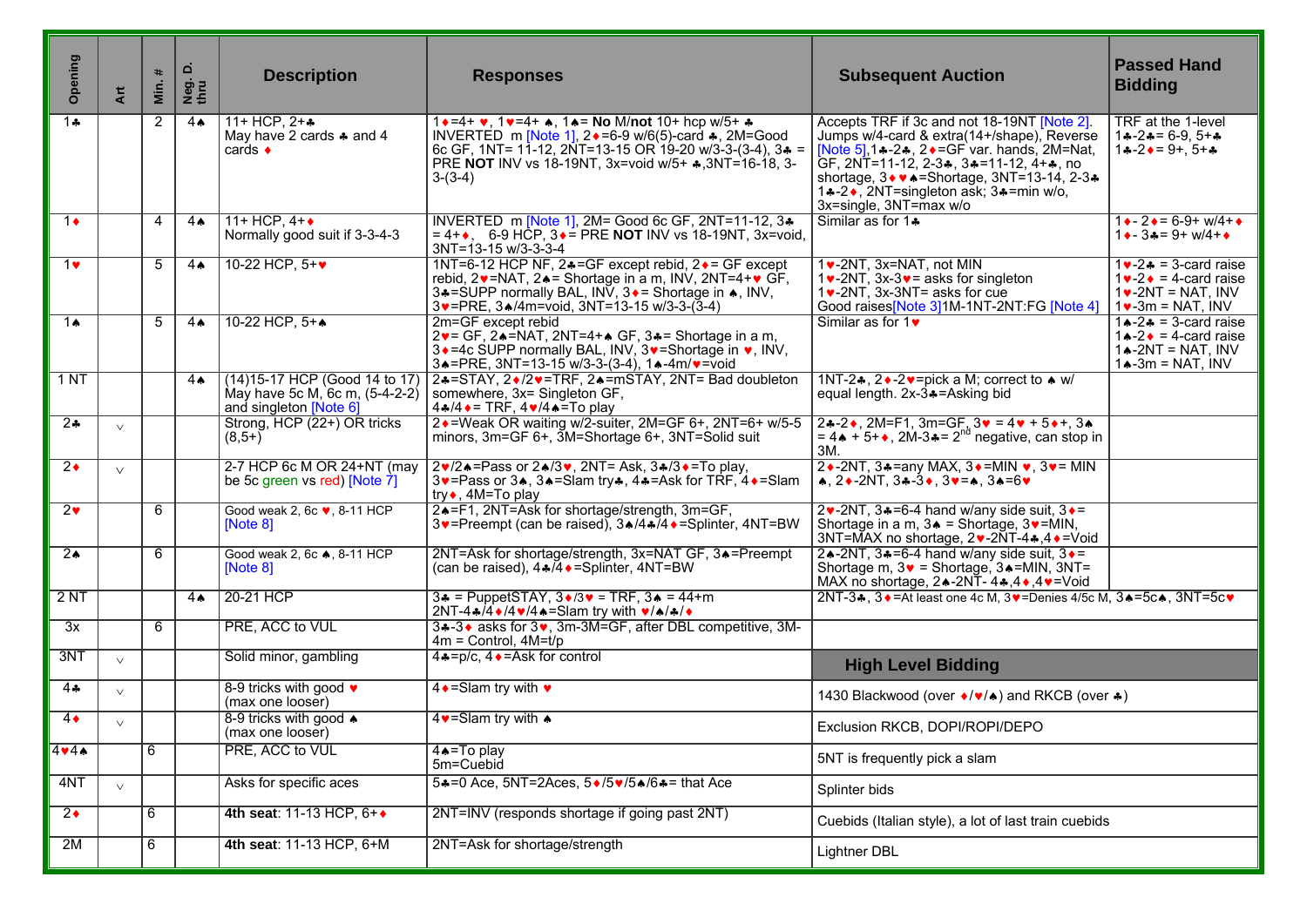# **Notes for Boye Brogeland – Odin Svendsen, Norway Open**

## **Note 1: Inverted minor**

| 1品 |  | $-2$ * (10+) |
|----|--|--------------|
|----|--|--------------|

- $2 \cdot 2 = \text{Natural} / 13 14 \text{ Bal with } 4 + 18 19 \text{ Bal}$
- $\bullet$  2M = Natural, GF
- $2NT = 11-12, 2-3$
- $\bullet$  3 $\clubsuit$  = 11-12, 4+  $\clubsuit$
- $\bullet$  3  $\bullet$  /  $\bullet$  /  $\bullet$  = Shortness, NOT GF
- $3NT = 13-14, 2-3$

## $1 - 2$

 $2 \cdot -2 \cdot =$  relay

- $2 \triangle = 13 14$  Bal with  $4 + 4$
- $2NT = 18-19, 4+A$
- $\bullet$  3 $\clubsuit$  = 2245
- $\bullet$  3  $\bullet$  = 5  $\bullet$  and 6  $\clubsuit$
- $3M =$  Shortness (with  $\clubsuit$  and  $\spadesuit$ )
- $3NT = 18-19, 2-3$

#### $1 \bullet - 2 \bullet (10^+)$

- $2 \cdot 2 \cdot 5 = 12$  Matural / 13-14 Bal with 4+  $\cdot$  / 5-4 minor / 18-19 Bal
- $\bullet$  2 $\bullet$  = Natural, GF
- $\bullet$  2NT = 11-12
- $\bullet$  3 $\bullet$  = Shortness, NOT GF
- $\bullet$  3  $\bullet$  = 11-12, not suitable to bid 2NT
- 3M = Shortness, NOT GF
- $\bullet$  3NT = 13-14, no weakness

#### $1 \cdot -2 \cdot$  $2 \cdot - 2 \cdot$

- $\bullet$  2NT = 18-19 NOT 3343
- $3 \cdot 13 14$  bal,  $4 + \cdot$
- $\bullet$  3  $\bullet$  = 5-4 in  $\bullet$  and  $\bullet$ , GF
- $\bullet$  3 $\bullet$  = 5  $\bullet$  and 6  $\bullet$
- $\bullet$  3 $\bullet$  = 5-4 in  $\bullet$  and  $\bullet$ , GF
- $\bullet$  3NT = 18-19, 3343

If it is possible to bid 3 in a minor as F1, bidding a M from the responder shows a singleton. If it is NOT possible to bid 3 in a minor as F1, bidding a M from the responder shows a stopper.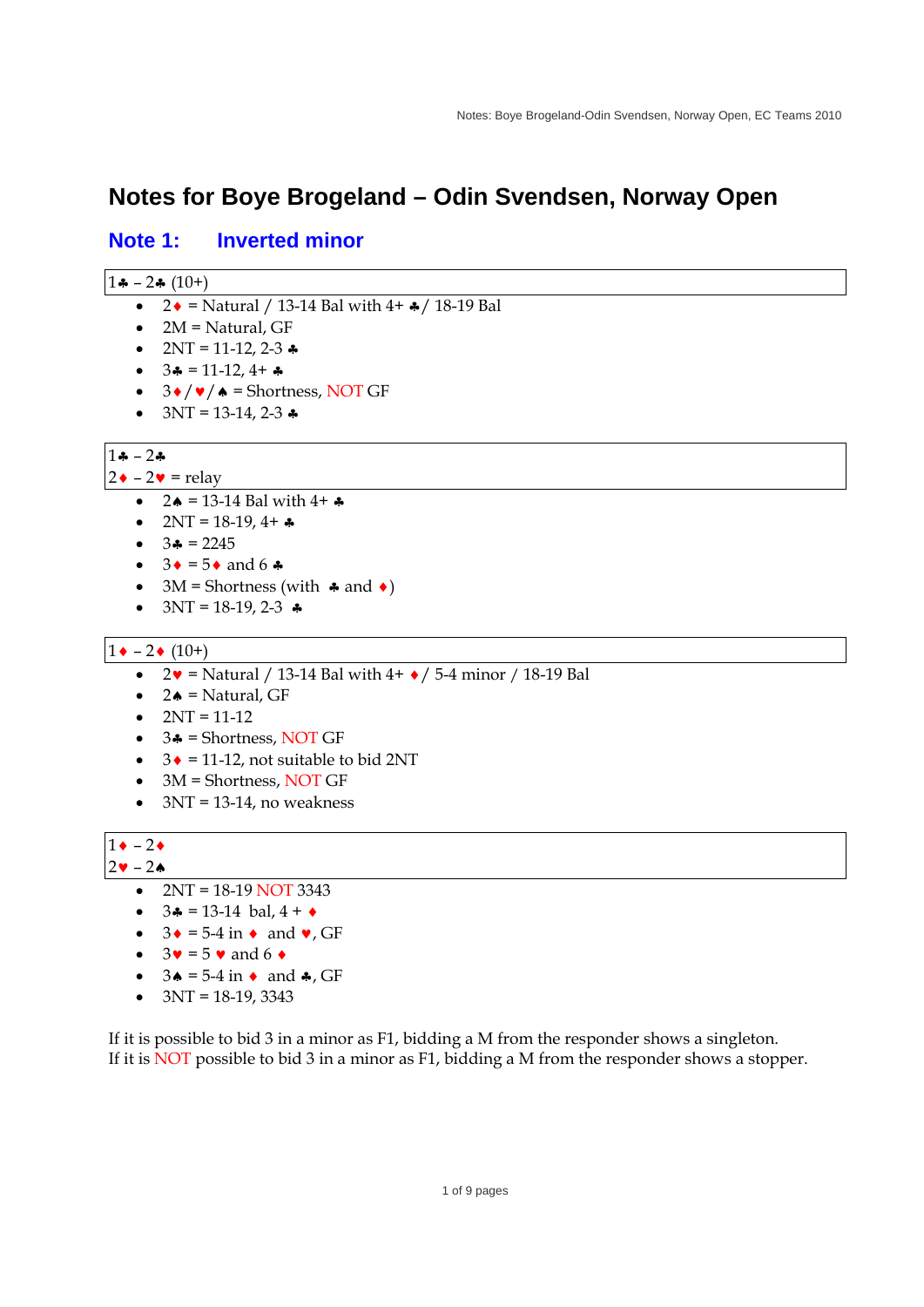# **Note 2: Transfers after 2NT rebid**

| 2NT       | $1m - 1y$                                                        |                                                                                                                                                                          |  |  |
|-----------|------------------------------------------------------------------|--------------------------------------------------------------------------------------------------------------------------------------------------------------------------|--|--|
| $\bullet$ | Transfers on 3-level and to both majors on 4-level. No Splinter! |                                                                                                                                                                          |  |  |
|           | $\circ$                                                          | Transfers to $3\bullet$ , always accept                                                                                                                                  |  |  |
|           | $\circ$                                                          | Transfers to responders suit accept with 3 card                                                                                                                          |  |  |
|           | $\circ$                                                          | $1\clubsuit - 1\blacktriangleright - 2NT - 3\blacktriangleright$ : Opener bids 3 $\blacktriangleright$ with 4 card hearts and 3 $\blacktriangleright$ with 3 card spades |  |  |
|           |                                                                  | $\circ$ 1.4 – 1.4 – 2NT – 3.4: Both minors, in search for the best game, OR may be stronger                                                                              |  |  |

- o Jump to 4y for play 4 in that M, while 3y followed by 4 in that M is slammish  $(1 \frac{1}{2})$  $1 \cdot 2NT - 4 \cdot$  and  $1 \cdot -1 \cdot 2NT - 4 \cdot$  is to play with both Majors)
- o Jump to  $4\clubsuit$  is Natural slammish

 $1$  – 1 2NT

- Transfers on 3-level. Minor on 4-level is Splinter with  $\triangle$  as trump!
	- o Transfers to  $3\bullet$  and  $3\bullet$  always accept
	- o Transfers to responders suit accept with 3 card
	- o Jump to  $4\mathbf{v}$  og  $4\mathbf{A}$  to play, while  $3\mathbf{v}/3\mathbf{v}$ , followed by  $4\mathbf{v}/4\mathbf{A}$ , is slammish

# **Note 3: Good raises**

 $1\bullet -1NT$ 

 $2\bullet$ 

•  $2 \cdot =$  Good raise to 2 $\cdot$  (with doubleton support) or 3 $\cdot$ 

$$
1M-1NT
$$

2♦

 $3 \div =$  Good raise to  $3 \div$ 

 $1 \triangle - 1NT$ 

 $2\bullet$ 

- $3 \cdot 3 =$  Good raise to  $3 \cdot 3 \cdot 5 = 3 \cdot 5 = 3 \cdot 5 = 3 \cdot 5 = 3 \cdot 5 = 3 \cdot 5 = 3 \cdot 5 = 3 \cdot 5 = 3 \cdot 5 = 3 \cdot 5 = 3 \cdot 5 = 3 \cdot 5 = 3 \cdot 5 = 3 \cdot 5 = 3 \cdot 5 = 3 \cdot 5 = 3 \cdot 5 = 3 \cdot 5 = 3 \cdot 5 = 3 \cdot 5 = 3 \cdot 5 = 3 \cdot 5 = 3 \cdot 5 = 3 \cdot 5 = 3 \cdot 5 = 3 \cdot 5 = 3 \cdot 5 = 3 \$
- $\bullet$  3 $\bullet$  = Good raise to 3 $\bullet$  with diamond honours
- $\bullet$  3 $\bullet$  = Light INV
- $\bullet$  3 $\bullet$  = Hx in spades, INV
- 3NT = Best hand without shortage in a minor
- $\bullet$  4 $\bullet$  = Enough for game, NOT consentrated values in a specific minor

# $1 \triangle - 1NT$

 $2 - 2$ 

- $2 \cdot 5 +$  hearts 5-8 OR good raise to  $2 \cdot \text{(with doubleton support)}$  or  $3 \cdot \text{[to be]}$
- $2 \cdot 5 + \text{ hearts } 9 11$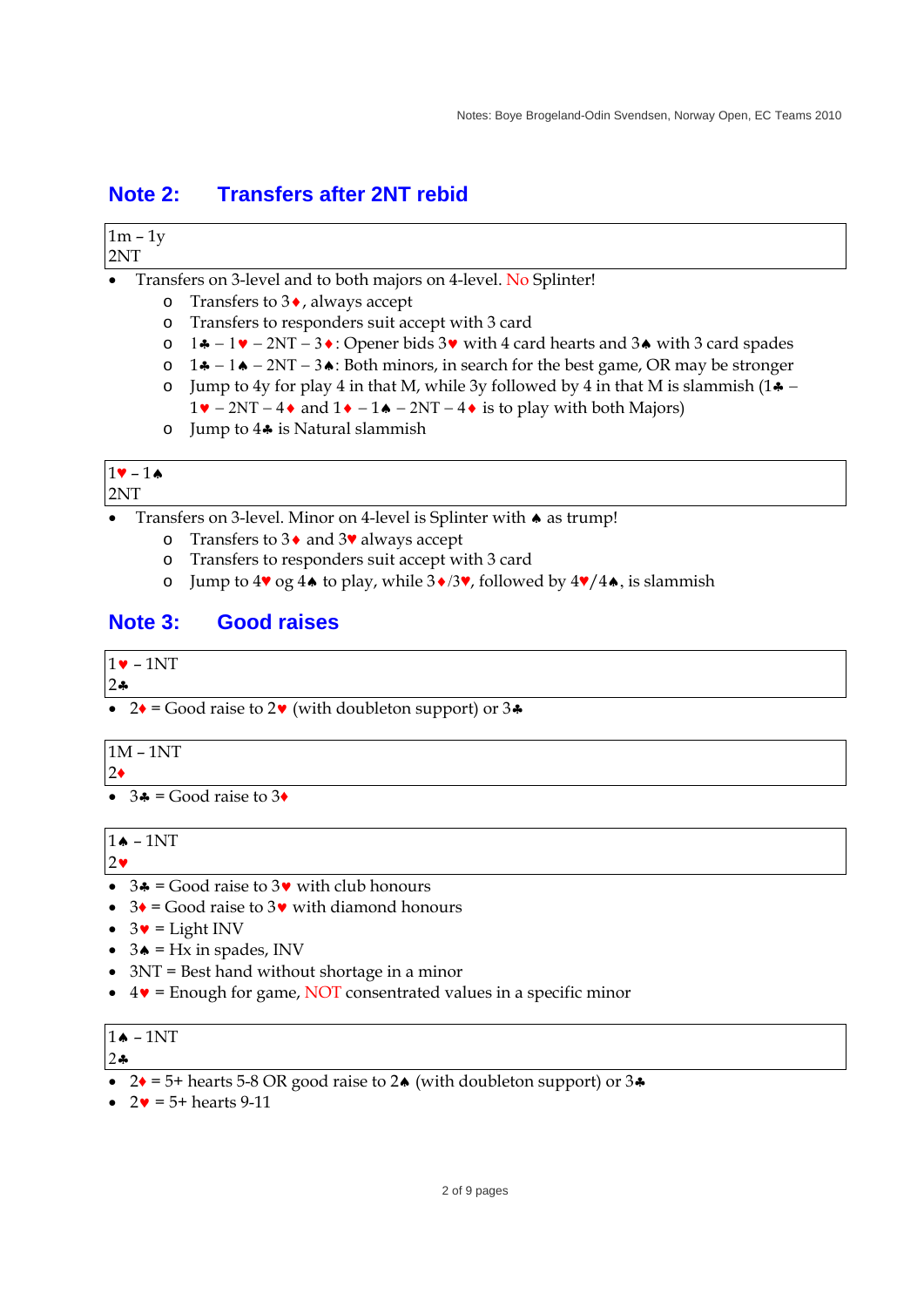## **Note 4: 1M – 1NT – 2NT: GF**

### $1\bullet -1NT$

#### 2NT

- $\bullet$  34 = 5+4
- $\bullet$  3  $\bullet$  = 5+ $\bullet$
- $3\mathbf{v} = 5-5$  in the minors and doubleton  $\mathbf{v}$ , min OR max (3 $\mathbf{\triangleleft}$  from opener is slammish)
- $3 \bullet = 3244$
- $3NT = 5-5$  in the minors and max singleton  $\bullet$ , min
- 4.  $= 5-5$  in the minors and max singleton  $\bullet$ , max

# $1 \triangle - 1NT$

2NT

- $\bullet$  3 $\clubsuit$  = 5+ in a minor (3 $\bullet$  ask)
- $\bullet$  3  $\bullet$  = 4+ $\bullet$
- $\bullet$  3 $\bullet$  = 5-5 in the minors and doubleton  $\bullet$ , min OR max (3 $\bullet$  from opener is slammish)
- $3 \bullet = 2344$
- $3NT = 5-5$  in the minors and max singleton  $\triangle$ , min
- $\bullet$  4 $\bullet$  = 5-5 in the minors and max singleton  $\bullet$ , max

# $1 \bullet - 1NT$

- $2NT 3$
- $3\mathbf{v} = 3+\mathbf{v}$
- $\overline{\bullet}$  3 $\overline{\bullet}$  = Doubleton  $\bullet$
- $\bullet$  3NT = 1444
- $\bullet$  4\* = Cue with 5+ $\bullet$
- $\bullet$  4  $\bullet$  = Cue with 5+ $\bullet$
- $\bullet$  4  $\bullet$  = Min with 5+ $\bullet$

#### $1 \triangle = 1NT$  $2NT - 3+$

 $3 \cdot = 4 + \cdot$ 

- $\bullet$  34 = 5+4
- $\bullet$  3NT = 5+ $\bullet$
- $4 \cdot 5 + \cdot \cdot$  and  $4 \cdot \cdot \cdot$  max
- $\bullet$  4  $\bullet$  = 5+ $\bullet$  and 4 $\bullet$ , max
- $\bullet$  4 $\bullet$  = 5card minor and 4 $\bullet$ , min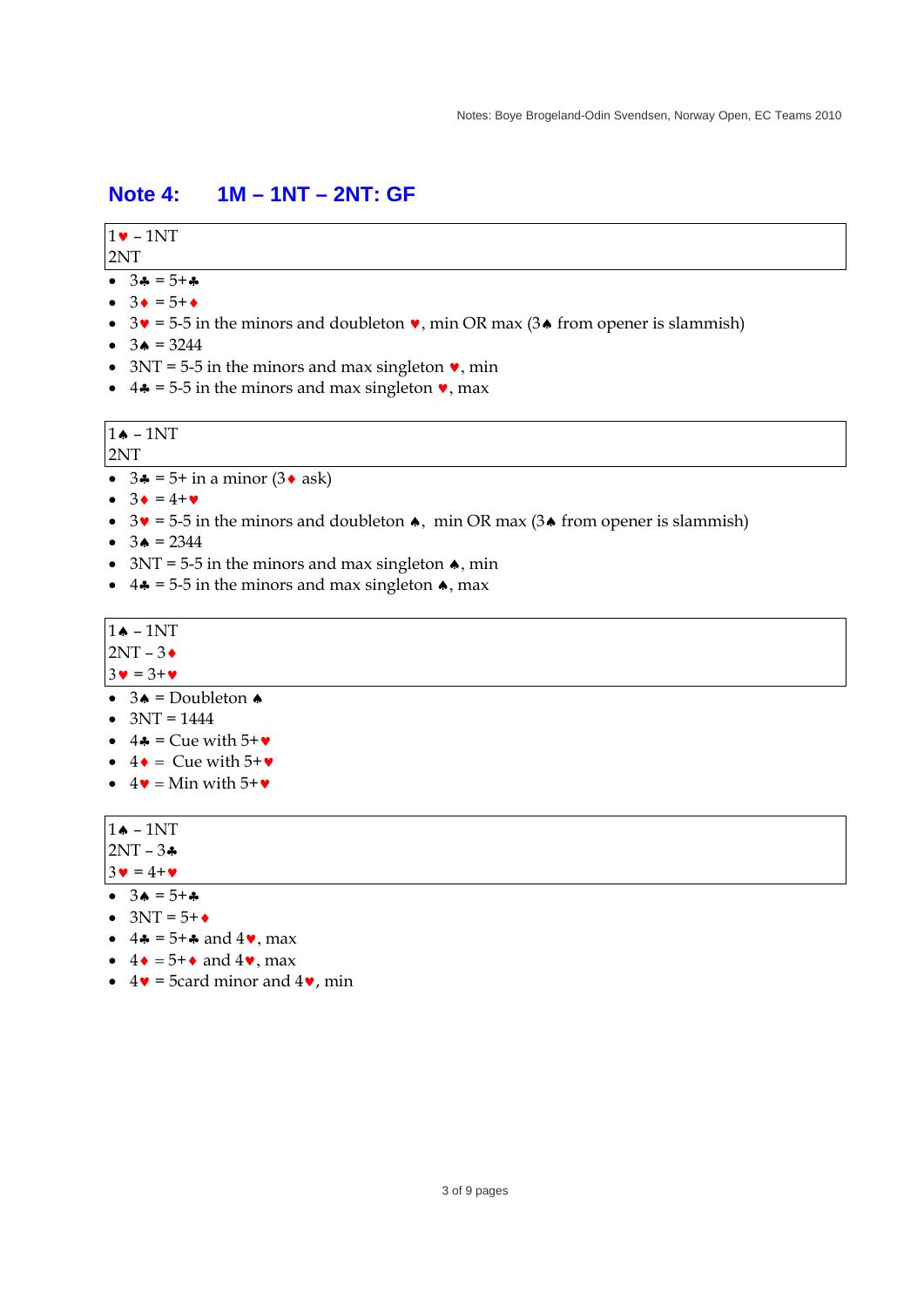### **Note 5: Reverse**

### **Reverse on 2-level after 1 over 1**

After 1 over 1, and opener reverses, *the cheapest bid of 4th suit and 2NT will be negativ*. Rebid of own suit on 2-level is F1, on 3-level GF. After Rebid of own suit on 2-level, responder may pass 2NT and 3 in opener's first suit.

 $1 \bullet - 1 \bullet$  (transfer)

- $2\bullet$
- $2\mathbf{v} = 5 + \mathbf{v}$ , F1
- $2\bullet$  = Negative. Normally to stop in 3 $\bullet$  OR 2NT
- $2NT = Natural GF, may have * support$
- $34 = F1$
- $3 \bullet = 4 + \bullet$ . F1
- $3\mathbf{v}$  = Natural F1, at least two honuors (A, K, Q) 6th
- $3\bullet$  = Splinter with  $\bullet$  as trump

### **Reverse after 1x – 1NT**

After  $1m - 1NT - 2$ :  $2 \triangle$  is negativ (min), other bids are GF. After  $1m - 1 NT - 2 \cdot 2 NT$  is negativ (min), other bids are GF. After  $1\mathbf{v}$  – 1 NT –  $2\mathbf{A}$ : 2NT is negativ (min), other bids are GF.

### **Note 6: Opening 1 NT**

Opening 1NT shows (14)15-17. May be semi-balanced, especially if opener may have a difficult rebid after opening 1 in a suit.

### **1.1 Responses to 1NT**

- 2♣: Stayman
- 2♦: Transfer to ♥
- 2♥: Transfer to ♠
- 2♠: Minor suit Stayman
- 2NT: Weakness any place (may have 4card M)
- 3♣: Shortness (may have 4card M)
- 3♦: Shortness (may have 4card M)
- 3♥: Shortness (may have 4card ♠)
- 3♠: Shortness (normally denies 4card ♥)
- 3NT Natural
- 4♣: Transfer to 4 ♥
- 4♦: Transfer to 4 ♠
- 4♥: To play
- 4♠: To play
- 4NT: Quantitative to 6NT
- 5NT: Quantitative to 7NT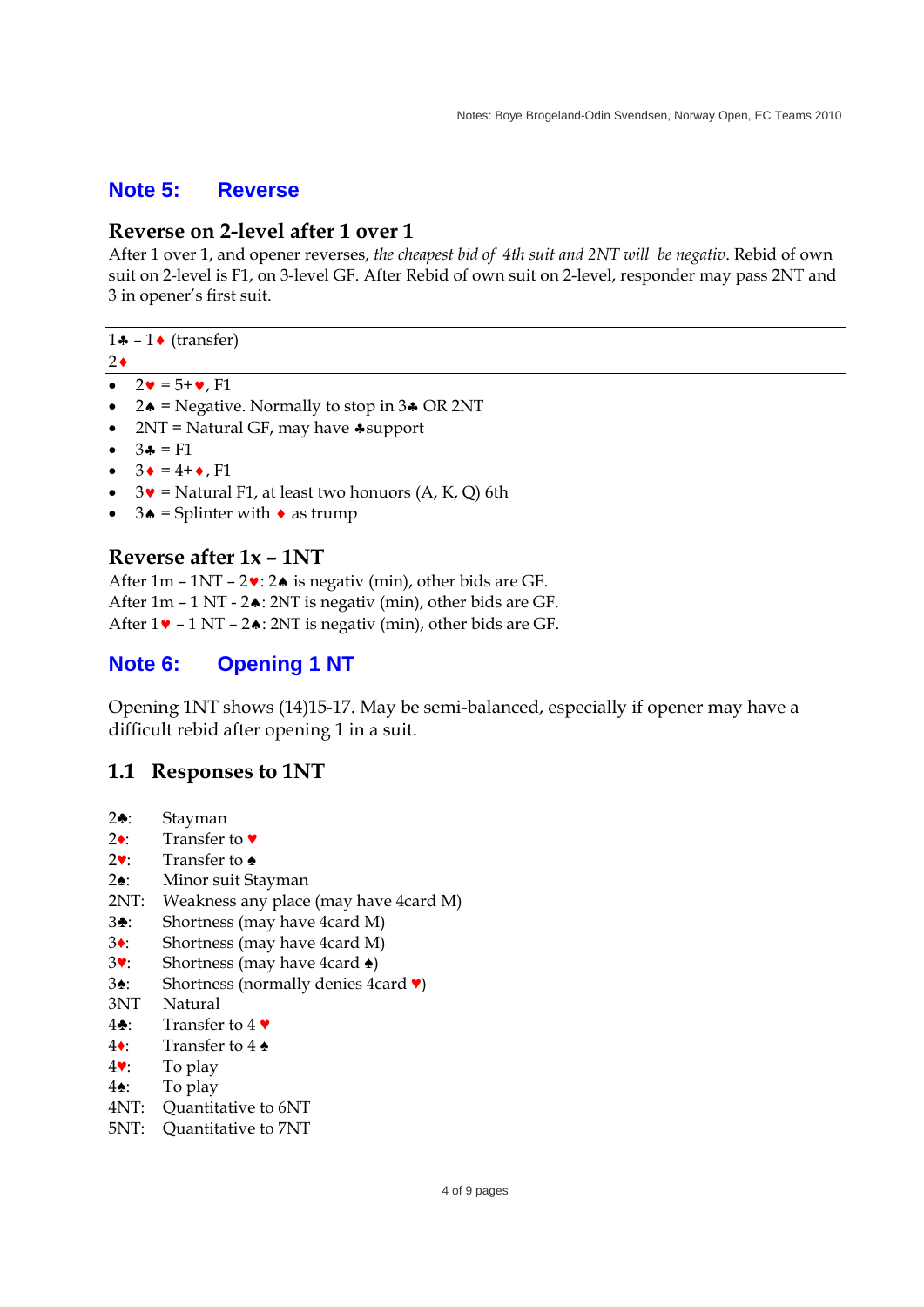## **1.2 Stayman**

Opener bids a M if he has (starts with 2♥ with both), otherwise 2♦.

### **1NT – 2♣ – 2♦ – ?**

- 2♥: Weak with both majors OR INV with 5card ♠ and 4card ♥. (Opener bids 2♠ with 3-3 in the Majors.) 2♠: GF with a minor. (Opener bids 2NT in search for the minorsuit.) 2NT: Natural INV (do NOT promise a major)
- 3♣: Further asking bid (3♦ shows a 5-card minor, 3♥ 2344, 3♠ 3244 and 3NT 3-3-3-4)
- 3♦: GF with 4-card ♠ and 5-card ♥
- 3♥: GF with 4-card ♥ and 5-card ♠
- 3♠: Slammish with a 6-card minor and 4card ♠. (Opener bids 3NT in search for the minorsuit.)
- 3NT Natural
- 4♣: Slammish with 6-card ♣ and 4-card ♥.
- 4♦: Slammish with 6-card ♦ and 4-card ♥.
- 4NT: Qvantitativ to 6NT

## **1NT – 2♣ – 2♥ – ?**

- 2♠: GF with a minor.
	- (Opener bids 2NT in search for the minorsuit.)
- 2NT: Natural INV (do NOT promise 4-card  $\triangle$ )
- 3♣: Further asking bid (3♦ shows a 4-card minor, 3♥ 5-card, 3♠ 4-card and 3NT 3433)
- 3♦: INV with 3-card+ ♥. (Opener bids  $3\mathbf{v}$  with min, and NO bid over 3NT with only 4card  $\mathbf{v}$ .)
- 3♥: GF with 4-card ♥ without shortness
- 3♠: Splinter in an unknown suit.
- (Opener bids 3NT in search for the Splintersuit.)
- 3NT Natural
- 4♣: Slammish with 6-card ♣ and 4card ♠.
- 4♦: Slammish with 6-card ♦ and 4card ♠.
- 4NT: Qvantitativ to 6NT

## **1NT – 2♣ – 2♠ – ?**

- 2NT: Natural INV (do NOT promise 4-card ♥)
- 3♣: Further asking bid (3♦ shows 4-card minor, 3♥ bad 5-card ♠, 3♠ good 5-card ♠ and 3NT 4333)
- 3♦: GF with a minor.
	- (Opener bids 3♥ in search for the minorsuit.)
- 3♥: At least INV with 3-card+ ♠. (Opener bids 3♠ with min, and NO bid over 3NT with only 4-card ♠.)
- 3♠: GF with 4-card ♠ without shortness
- 3NT Natural
- 4♣: Splinter
- 4♦: Splinter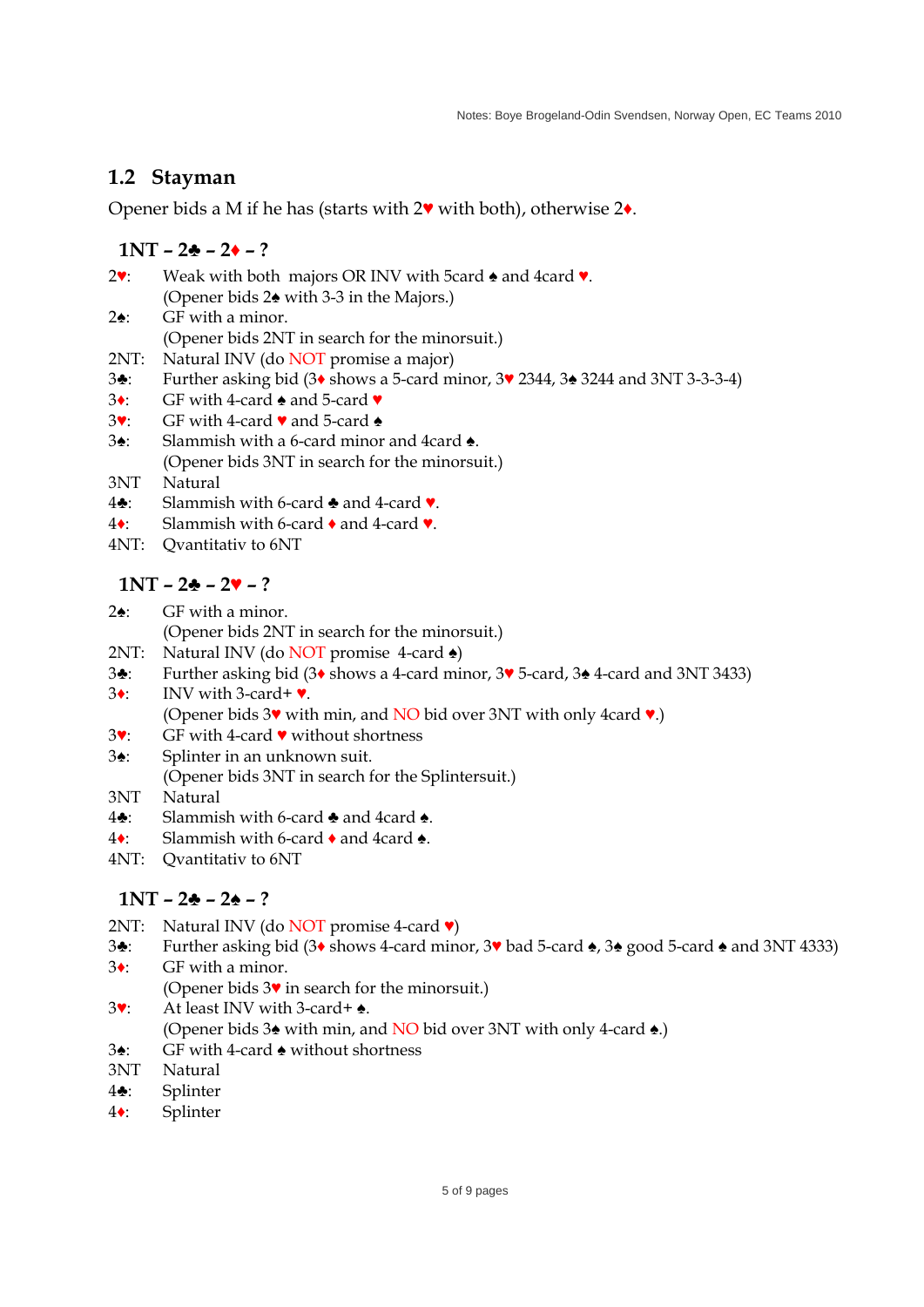- 4♥: Splinter (in the suit right next to trump shows a better hand than when "last train" is available.)
- 4NT: Quantitative to 6NT

## **Minor Suit Stayman**

Opener responds 2NT with better ♣, and 3♣ with better ♦ or equal minors.

Major on 3-level from responder shows shortness, jump to 4 in a M is void. 3NT shows 22(54) with weakness in both Majors.

### **2NT – Weakness any place**

1NT - 2NT Weakness any place (may have 4card M)

3♣ asks where the weakness is. 3♦ weakness in ♥, 3♥ in ♠, 3♠ in ♣ and 3NT in ♦.

After revealing an open suit, we bid natural to the best game. By bidding the shown weak suit opener wants to know more about responder's hand.

By bidding 3♦/3♥/3♠ directly over 2NT, opener shows a good 5card suit and max.

## **1.3 Bidding after transfers**

New suit from responder is natural GF (except 2♠ which is exactly INV).

3 in the transfer suit is GF without shortness (OR not strong enough to jump to the suit directly under the trumphsuit).

After transfer and new suit from responder the opener bids naturally. With 3-card major support and and 4-card minor support bid 3 in the M.

```
1NT - 2\bullet2♥ – 3♣
```
?

- $3\bullet = 5$ -card  $\bullet$
- $3\blacktriangledown = 3$ -card  $\blacktriangledown$  (may have 4-card  $\blacktriangle$ ), NOT min
- $3\spadesuit$  = 5-card  $\spadesuit$
- $4\clubsuit = 4$ -card  $\clubsuit$  (denies 3-card  $\triangledown$ ) and a hand suitable for playing in trumphs

```
1NT - 2\bullet2♥ – 3♦
```
?

- $\bullet$  3 $\bullet$  = 3-card  $\bullet$  (may have 4-card  $\bullet$ ), NOT min
- $3\bullet = 5$ -card  $\bullet$
- $4\clubsuit$  = 4-card ♦ (denies 3-card ♥) and a hand suitable for playing in trumps, cue in  $\clubsuit$
- $\bullet$  4  $\bullet$  = 4-card  $\bullet$  (denies 3-card  $\bullet$ ) and a hand suitable for playing in trumps, no cue in  $\bullet$

```
1NT - 2V2\triangle – 3\blacktriangleright (5-5 in Majors)
?
```
 $3\triangle$  = 3card  $\triangle$ , NOT min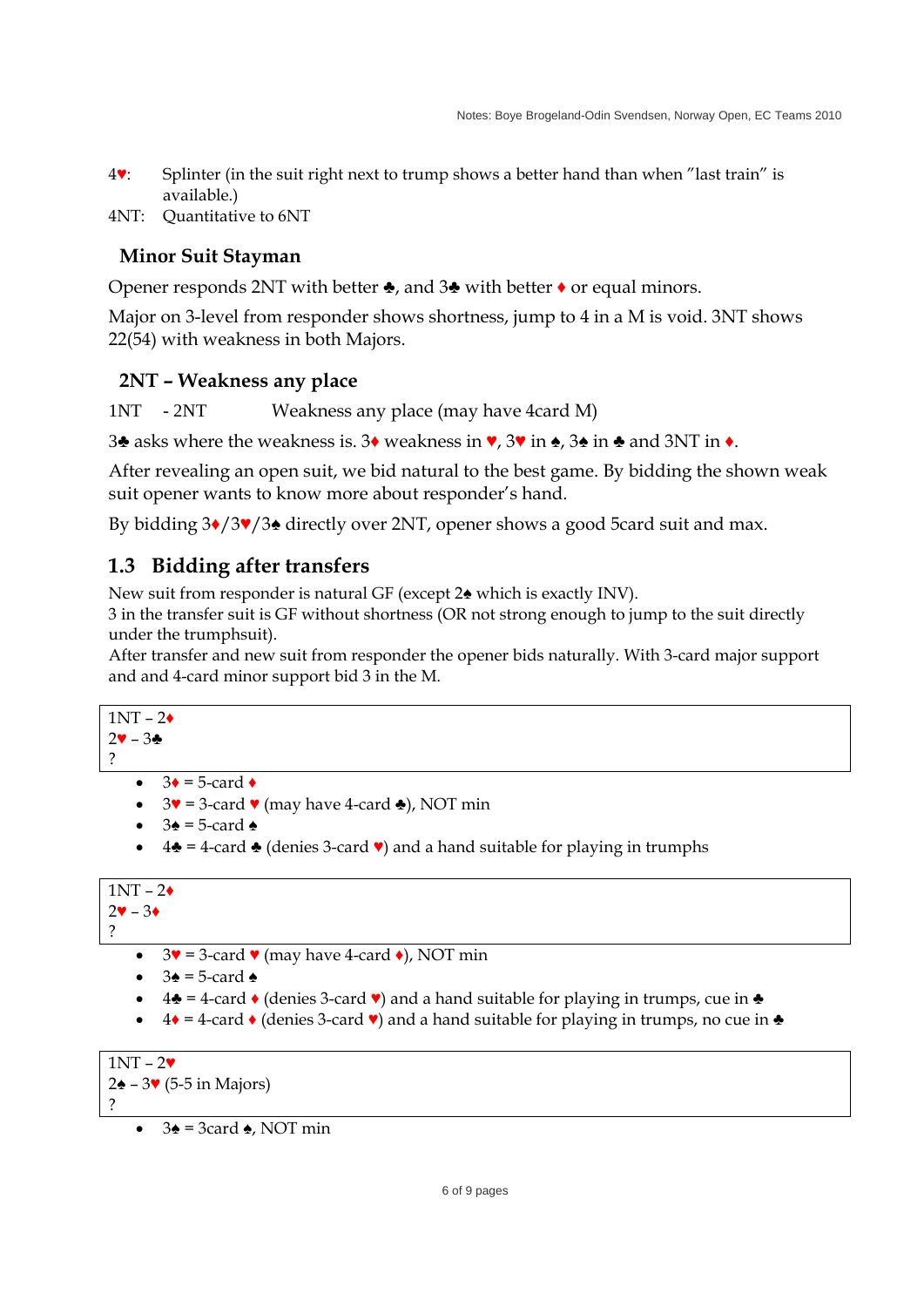$\bullet$  4 $\bullet$ /4 $\bullet$  = 3card+  $\bullet$ , NOT min, cue

# **1.4 How to break the transfers (same principle as after 2NT)**

Jump to 3 in the major suit shows 4-card support (NOT 4-3-3-3) and min.

Opener super-accepts (4-card support and max) with 2♠ over 2♦, and 3♣ over 2♥.

2NT shows 3-card support and max. With an own good 5-card suit this may be bid at the 3-level instead of 2NT.

After super-accept, 2NT and 3 in a new suit the suit under the major at the 3-level is a new transfer (if not possible, the suit under the major at the 4-level is a new transfer).

A new suit from responder shows shortness, jump is void. 3 in the major shows shortness in the suit below, except when this bid is to play (over the responses  $3\bullet$  after  $2\bullet$  and  $3\bullet$  after  $2\bullet$ ).

After super-accept from opener 3NT is a balanced slam try, asking for cue. Over 2NT and 3 in a new suit 3NT is a suggestion to play (more so than after a transfer to a major and then bid 3NT).

# **1.5 Opponents showing the majors**

If the opponents overcall  $2\clubsuit$  or  $2\spadesuit$  showing both majors, we use:

- $2\mathbf{v}$  = Transfer to  $\triangle$  (to play or stronger)
- $2\spadesuit$  = Transfer to  $\bullet$  (to play or stronger)
- $\bullet$  2NT = Natural
- $\bullet$  3 $\bullet$  = 5-card M
	- (3♦ ask which major. Responder bids the other major, as after Puppet Stayman.)
- $\bullet$  3 $\bullet$  = At least one weakness in the majors

(Opener bids 3NT with stoppers in both majors, otherwise shows stopper.)

- $\bullet$  3 $\bullet$  = Shortness
- $\bullet$  3 $\bullet$  = Shortness

# **1.6 Lebensohl (transfers)**

We use the same principles in all Lebensohl positions. It is transfer Lebensohl (unless responder has passed first, then it is normal Lebensohl) in these situations:

- a) 1NT, followed by an overcall (but NOT after  $2\bullet$  or  $2\bullet$  as both majors), also after we have overcalled 1NT
- b)  $(1M) dbl (2M)$
- c)  $(1M) pass (2M) dbl$
- d) Take out DBL at the 2-level, but NOT by a passed hand (when the doubler has passed first, we use 2NT as scrambling)

### $1NT - (2V)$

- $2NT$  = Transfer to  $\triangle$ . May have  $\triangle$ , OR a weak hand for play on the 3-level, OR GF with 4card in unbid major, OR singel in the overcall suit. If the responder bids a higher suit on the 3-level than a suit for play, this is 4-card and GF.
- $\bullet$  3 $\bullet$  = 5+ $\bullet$ , INV+. Natural bids from opener.
- $\bullet$  3 $\bullet$  = Ask for  $\bullet$ -stopper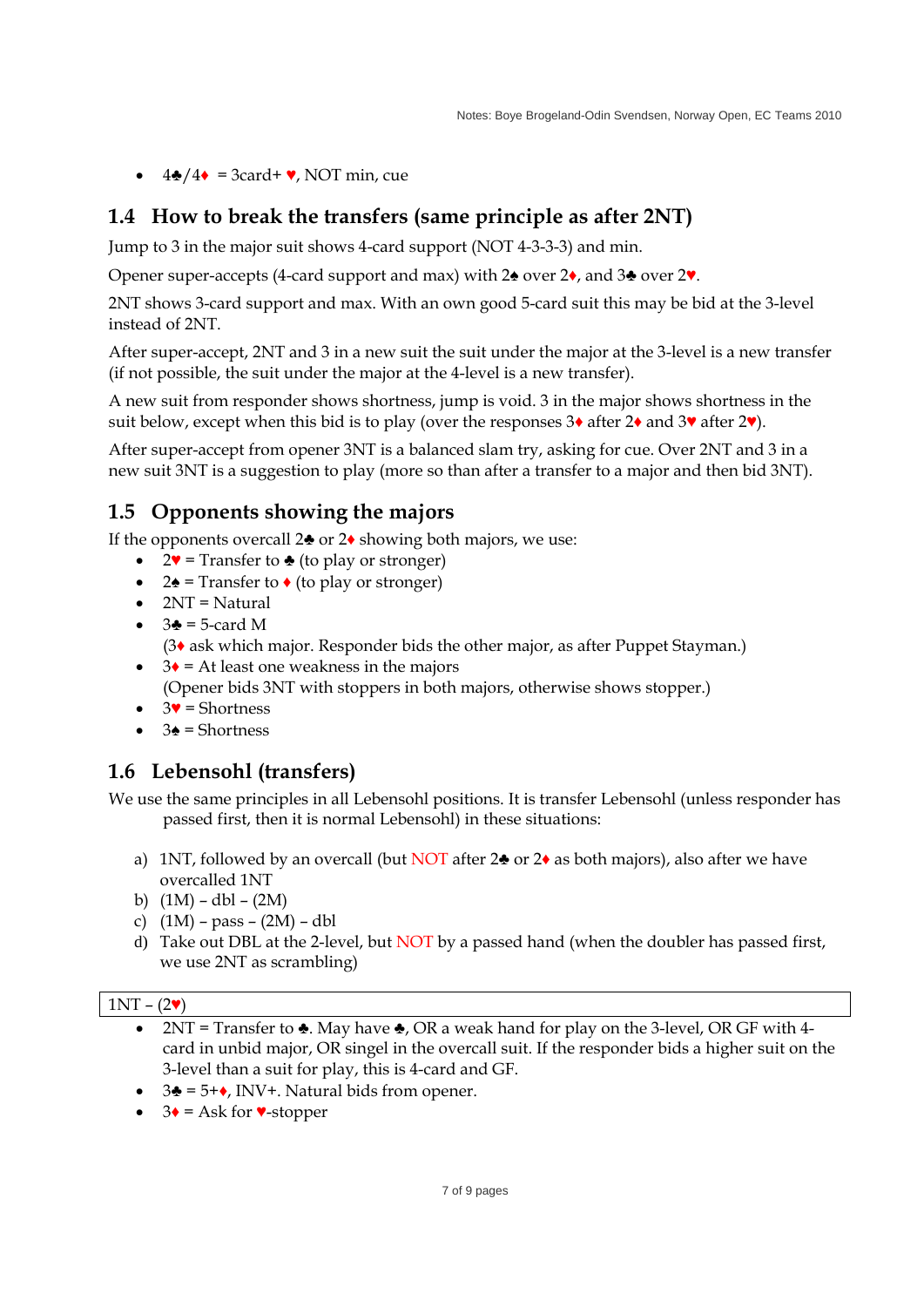- $\bullet$  3 $\bullet$  = 5+ $\bullet$ , INV+. Natural bids from opener.
- 3♠ = Both minors. Slammish OR extreme distribution.
- $\bullet$  3NT = Promise  $\bullet$ -stopper.
- $4\clubsuit$  = Transfer  $\rightarrow \blacktriangledown$  (not the case in this position, but for example after opponents Multi)
- $\bullet$  4 $\bullet$  = Transfer  $\rightarrow \bullet$
- $\bullet$  4 $\bullet$  = To play (not the case in this position, but for example after opponents Multi)
- $\bullet$  4 $\bullet$  = To play

 $1NT - (2V) - 2NT - (P)$ 3♣ - (P)

- $\bullet$   $P = \clubsuit$
- $\bullet$  3 $\bullet$  = To play
- $\bullet$  3 $\bullet$  = Singleton  $\bullet$ . Typically 3-1-5-4 OR 3-1-4-5.
- $\cdot$  3 $\cdot$  = 4-card  $\cdot$  and  $\cdot$ -stopper, GF
- $3NT =$  Slam try with  $\triangle$

If a DBL has indicated at least 3-card in a suit, a transfer will show only 4-card, but same strength as over. For example  $(2\mathbf{v})$  – dbl –  $(P)$  –  $3\mathbf{v}$  –  $(P)$  –  $3\mathbf{\triangle}$  –  $(P)$  – 3NT shows 4-card  $\mathbf{\triangle}$ . Otherwise the system is the same.

## **Note 7: Opening 2 Multi**

 $\bullet$  (2)3-7 HCP with a 6-card major (may have 5-card green vs red) OR a strong NT (24+)

#### **Responses:**

- $\bullet$  2 $\bullet$  = Pass OR correct
- $2 \triangle =$  Pass OR correct (opener bids  $3 \triangleleft$  med  $\triangledown$  and max)
- $\bullet$  2NT = F1
	- $3 \cdot 3 = \text{Max } -3 \cdot \text{ask partner to bid the other major (than the 6(5)card suit)}$
	- $\bullet$  3  $\bullet$  / $\bullet$  = Transfer, min
	- $3 \bullet = 26+$
	- $\bullet$  3NT = 24-25
- $\bullet$  3 $\bullet$  = To play (further bidding only with support and max)
- $\bullet$  3 $\bullet$  = To play (further bidding only with support and max)
- $\bullet$  3 $\bullet$  = Pass OR correct
- $3 \triangle =$  Slam try with  $\triangle$
- $\bullet$  4 $\bullet$  = Asks for transfer to opener's Major
- $\bullet$  4  $\bullet$  = Slam try with  $\bullet$
- $\bullet$  4 $\bullet$  = Natural, to play
- $\bullet$  4  $\bullet$  = Natural, to play

#### **If opener is strong:**

| $2 \cdot -2 \cdot \wedge$ |               |
|---------------------------|---------------|
| 2NT                       | $= 24-25$ HCP |
| 3NT                       | $= 26-27$ HCP |
| 4NT                       | $= 28-29$ HCP |